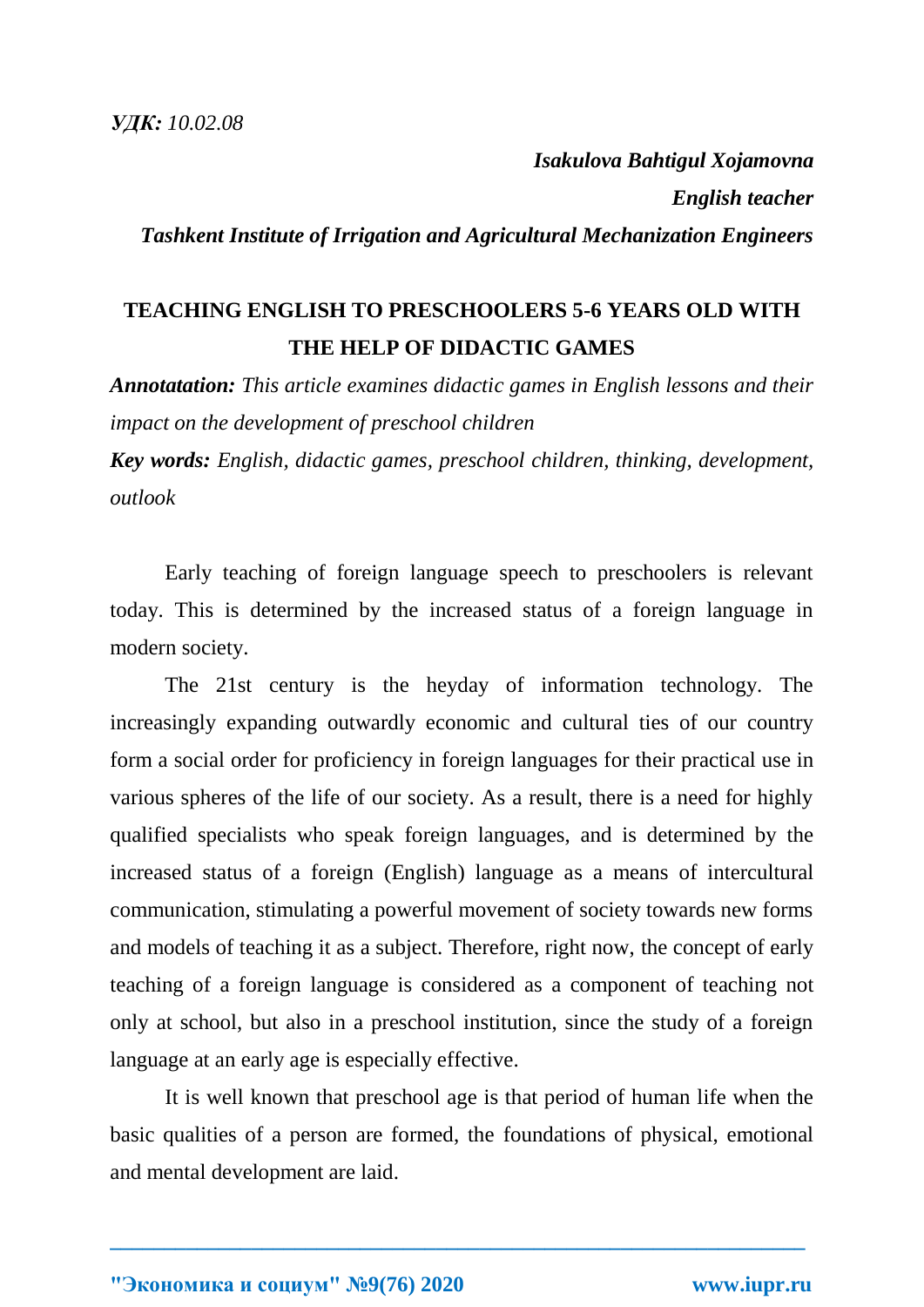Children of this age are distinguished by a special sensitivity to linguistic phenomena, they develop an interest in understanding their speech experience, the "secrets" of the language.

Preschoolers are especially sensitive to linguistic phenomena, they develop an interest in understanding their speech experience, the "secrets" of the language.

A foreign language at an early stage is considered as a means of forming a child's intellect and developing his abilities; as a means of realizing one's own "I" and self-expression; as a means of social interaction, with the help of which the child masters the social world.

It opens up to the child the perspectives of learning a new world with its own values: nature, environment, originality. National traditions, children's folk tales, folklore. Music, poetry and songs. All this contributes to the formation of a holistic picture of the world in preschoolers4, education of tolerance towards others4, instilling interest in learning a foreign language as a vital means of communication.

Children who learn foreign languages at preschool age develop better cognitive abilities, they master reading earlier, are able to learn the language flexibly and at an abstract level, which manifests itself in judgments about the grammar of the language, in understanding the play on words.

Early teaching of a foreign language to preschoolers allows for a flexible transition to in-depth study of it in primary school, allows you to maintain a positive motivation for studying this subject in the future.

To effectively solve the indicated problem in practical work with children, various forms and methods are used, aimed at the formation of mental operations, speech activity, at the desire to cognize the surrounding reality. A special place is occupied by play, which is a way of introducing adults to the world, a way of cognition.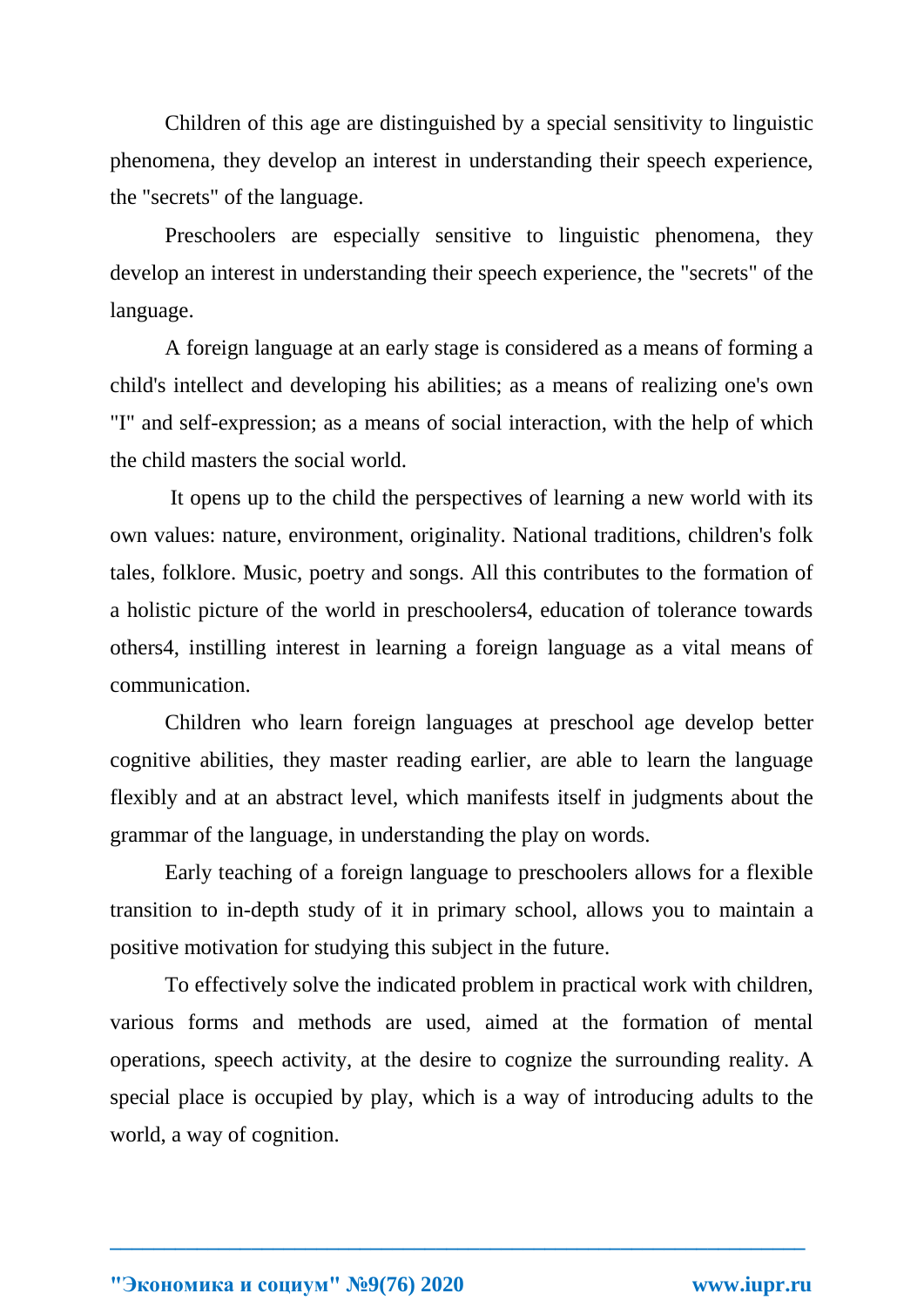For preschool children, play is of exceptional importance: play for them is study, play for them is work, play for them is a serious form of learning.

The ability to rely on play activity allows you to provide natural motivation for speech in a foreign language, to make even the most elementary statements interesting and meaningful. The more the child is immersed in the atmosphere of the game, following clear rules and improvising on the go, the more successful the learning is. Playing in teaching English is not opposed to educational activity, but is organically linked to it.

Therefore, the game technique, namely the use of didactic games, determines the basic principle of teaching preschoolers a foreign language, since it is the didactic game that contains both the teaching form and the game activity of preschoolers at the same time. Two tasks - didactic and playful reflect the relationship between learning and play.

The use of didactic games in pedagogical activity is determined by the fact that their content is based on strictly scientific knowledge and children, thus, learn the culture of scientific work.

In contrast to the direct formulation of a didactic task in the classroom, in didactic play it is carried out through a play task, determines play actions, becomes the task of the child himself, arouses the desire and need to solve it, activates play actions.

In didactic games, children not only develop speech activity, assimilate and consolidate lexical and grammatical material, but also develop mental processes: thinking, memory, voluntary attention, as well as important personality traits such as purposefulness, concentration, the ability to subordinate their behavior to certain rules and, of course, such social feelings as empathy, the ability to help, collectivism, friendship.

The game frees children from the fear of speaking a foreign language, leaves a vivid impression of the lesson.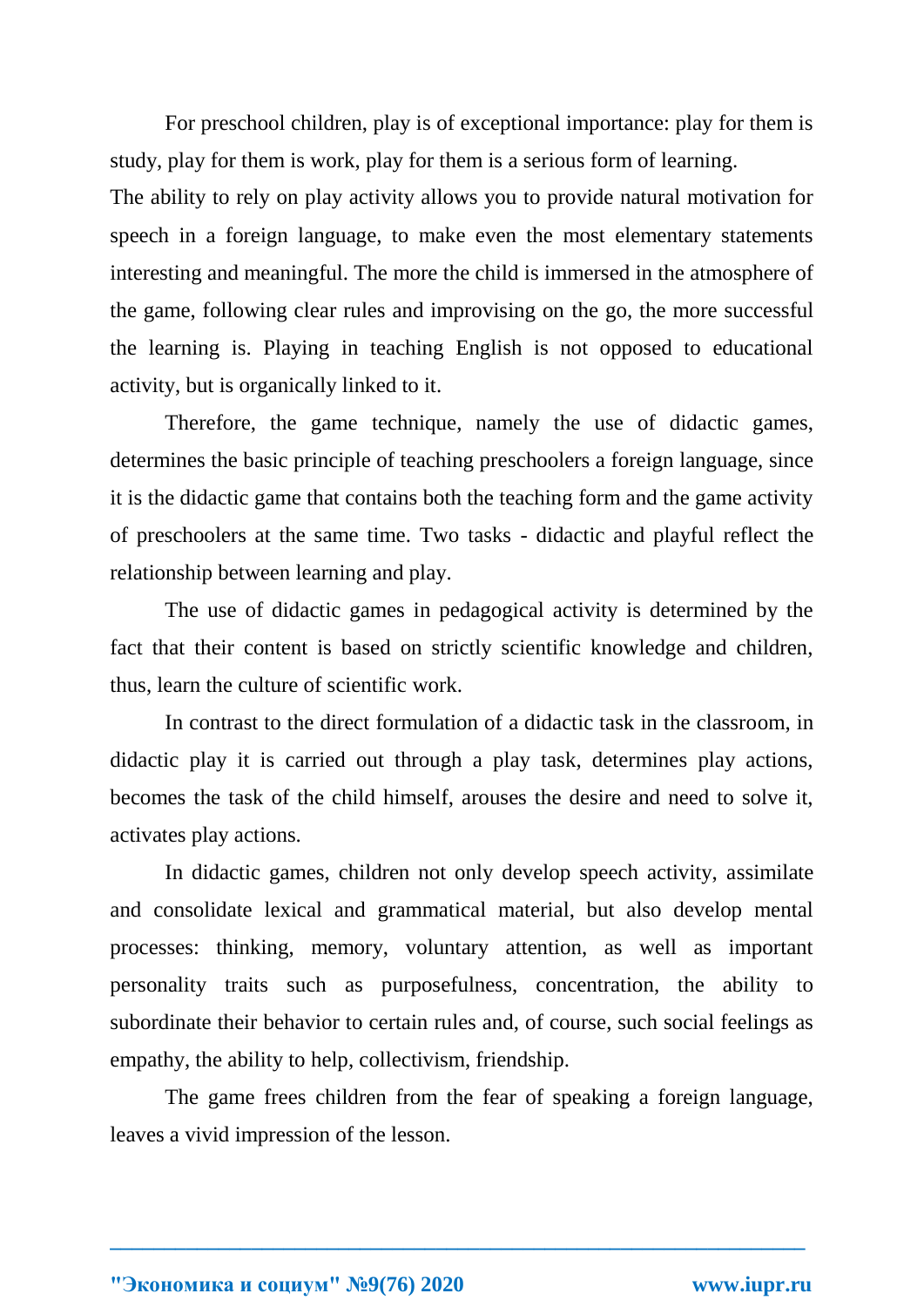For an effective solution of the indicated problem, the optimal pedagogical conditions, features of interaction with children and family were determined:

The organization of the educational process has been thought out through various types of children's activities: educational, play, creative, contributing to the unification of the mental, emotional, motor activity of children;

• Created an educational, subject - developing learning environment;

• Developed a system of long-term planning; synopses of specially organized integrated, thematic classes with the definition of game material;

• Didactic games were selected that corresponded to the subject of the lessons, they were classified into groups according to the types of speech activity of children.

An essential sign of the quality of education is interaction with parents, active participants in the pedagogical process. We organize both general and individual consultations, seminars - workshops. We invite them to classes, parent-teacher meetings, holidays.

Here is an example of a workshop for parents on the topic "Using didactic games in teaching children English."

Nowadays, knowledge of the English language is no longer a whim or a hobby, but often a necessity. Nobody doubts the need to know foreign languages. This is an important condition for the development of successful socio - economic, diplomatic and intercultural relations, it is a means and method of understanding the world, as well as an important tool for the harmonious development of the individual.

Teaching children English can be carried out not only in preschool institutions, but also in a family setting. To do this, it is not necessary to have a pedagogical education, it is enough to know how to organize and conduct didactic games with children at home.